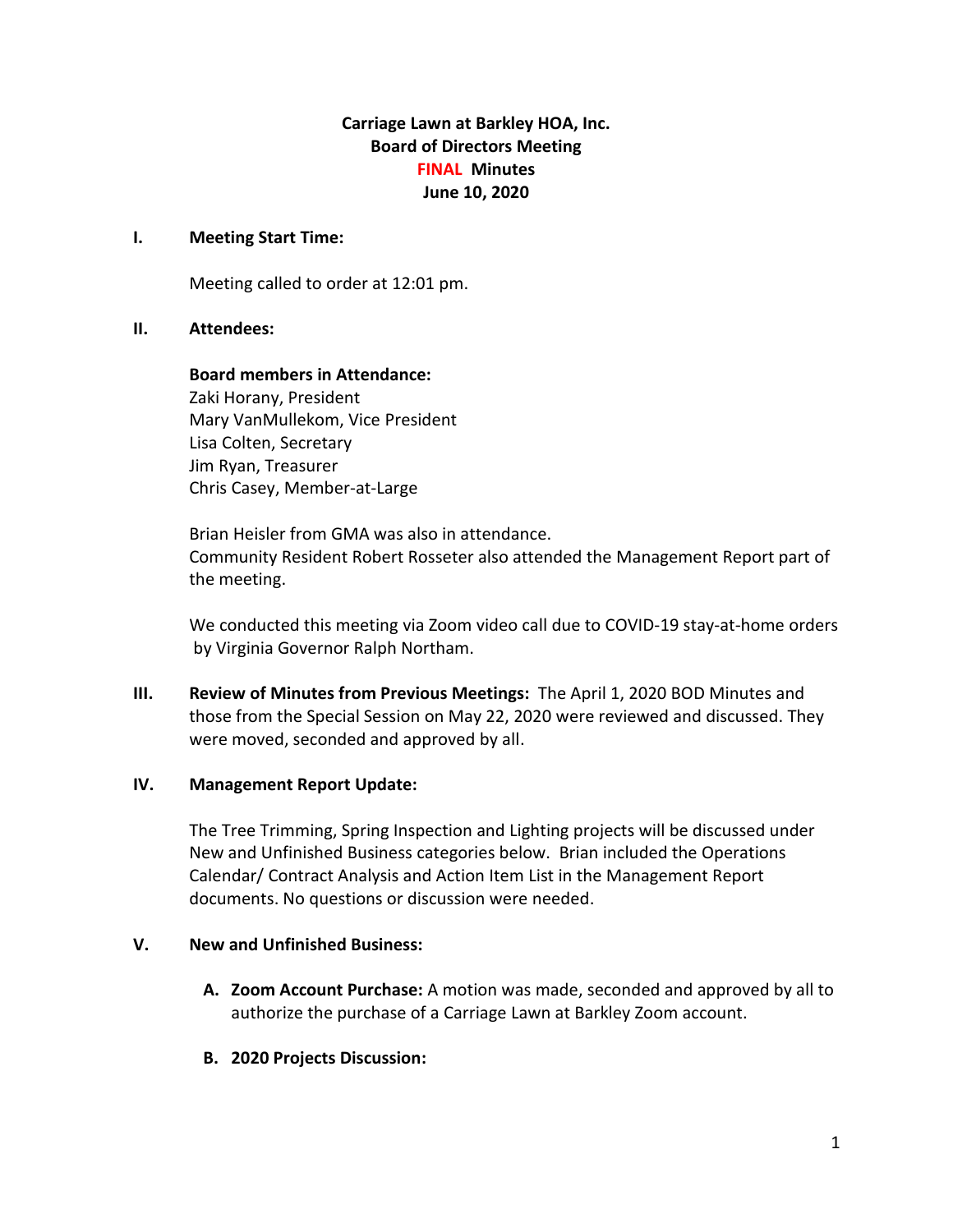- **1. Fitness Center Upgrade:** As a result of last discussions with decisions to move forward on other pressing projects, we decided to table this until later in 2020 or into 2021.
- **2. Community Landscape Enhancements**: Likewise, we agreed to table this until 2021.
- **C. Spring Inspection –** The board members accompanied Amaris from GHA on June 1,2020 to conduct the Spring Inspection. Approximately 45 of 146 homeowners were in some kind of violation and received letters from GHA outlining the issues. People are already responding as needed. (**ACTION: Brian** will keep the board apprised of activity. He will send us list on an on-going basis).
- **D. Sidewalk Repair –** We decided this enhancement was not as high a priority as we previously thought. We will continue to monitor. Brian will review as needed, however the Board did decide we will push this to 2021. There are a few examples of need, but no major trip issues have been reported or noted.
- **E. Community Website/Facebook-** Zaki continues to update the site and will provide updates to the Board as he completes sections. We continue to aim for a Summer re-launch. Related to this, we agreed that Zaki and Lisa should assume an administrator/moderator role for the Facebook page in addition to Gay. Zaki has asked Gay to monitor activity, answer questions when she can based on past Board actions and decisions. Anything out of the ordinary will be brought to Zaki's attention and will be handled as needed.
- **F. Community Lighting –** As a result of the May 22, 2020 where we provided initial approval to move forward, we awaited the final proposal and estimate from the contractor. All discrepancies were almost correctly identified. (**ACTION: Jim and Chris** to review one more time and will send corrections to Brian). The contractor agreed to our proposal of installation of 12 new lights at a cost of \$54,000. This will come out of Operating Expenses of our budget. An initial third will be needed as a deposit. We anticipate the project to be completed by August.
- **G. Curb Re-Painting-** The board discussed the need for repainting of "Visitor" curbs (especially those near playground). We also questioned whether house numbers should be done at the same time to be consistent. **(ACTION: Brian** will obtain some estimates by our next meeting and we can decide whether we only do the visitor spots or include the house numbers also).
- **H. BladeRunners/Landscaping Proposals:** BladeRunners has presented 7 different proposals to the Board for consideration of work to be done. They included: Dead Tree Removal/ Grub Control/Tot Lot Mulch/Eroded Area behind 8838-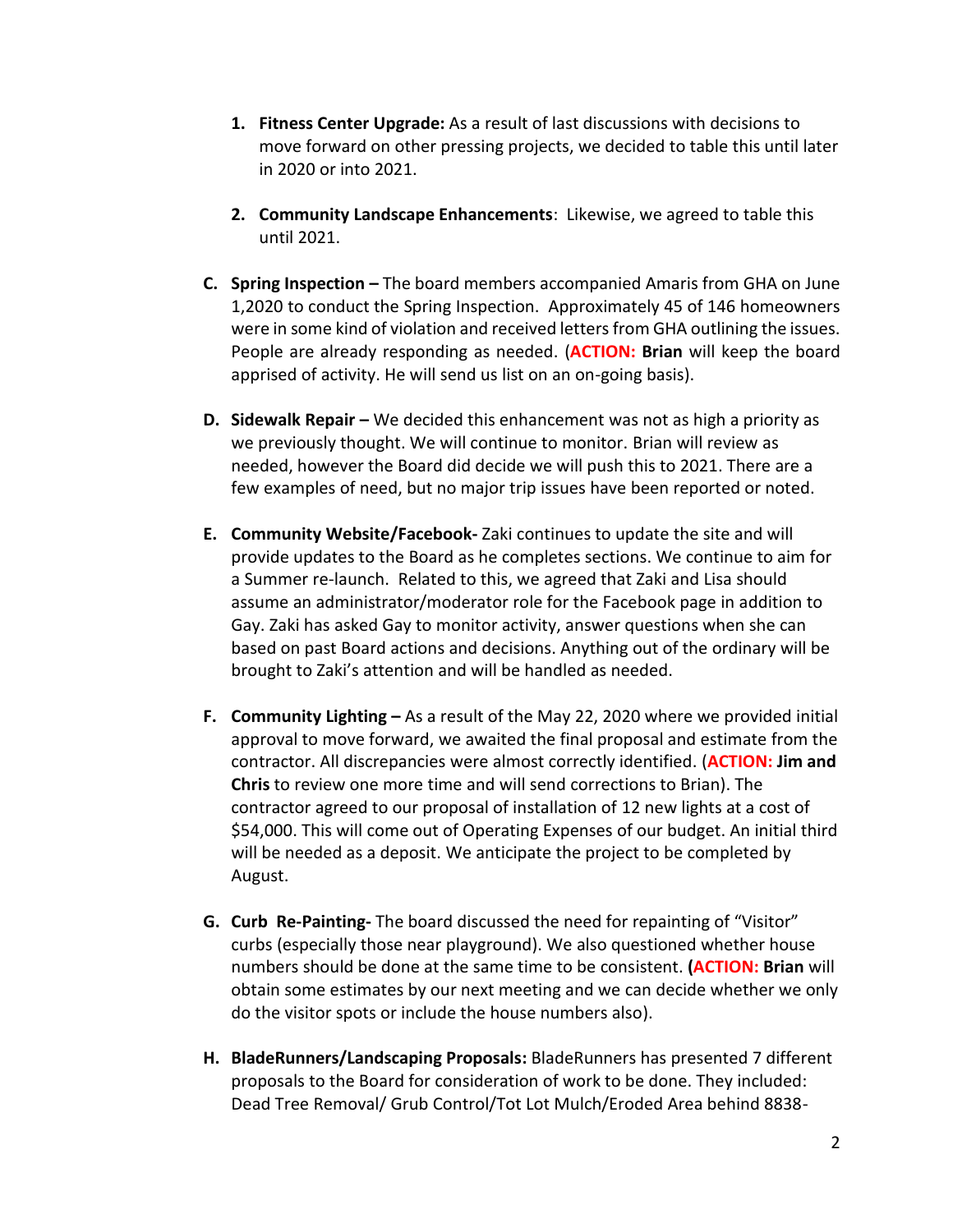8846 Royal Doulton/Overgrowth in Common Area behind 2973 Nipper Way/Perimeter Control and Overgrowth in Common Area behind 8879 Royal Doulton.

The Board reviewed each proposal and discussed each in detail. The general consensus is that work is needed on an overall basis, but we are not inclined to do all of these at this point in 2020.

**The Dead Tree** Removal is still controversial and we are not convinced we have identified everything that might and should be cut. (**ACTION: Board members will** send additional trees for inclusion in a final proposal from BladeRunners. We also encouraged Brian to get additional quotes from other arborists who specialize in dead tree removal- as this is probably not BladeRunners speciality. **Brian** will then get quotes and present to Board approval. This is a very time sensitive project and should be done as soon as possible).

**Grub Control:** The board made a motion which was seconded and approved to move forward with this proposal at \$430.

**Tot Lot Mulch:** We discussed this shorter-term solution vs. a longer term one of using a synthetic material to add to bare areas. (**ACTION: Brian** to get a quote for the synthetic material and we'll make a decision at our next meeting).

**Eroded Area Behind 8838-8846 Royal Doulton:** Discussed other optionsflagstone/ asphalt. Not ready to make a decision on this at the moment. (**ACTION: Brian** to get additional quotes for other solutions. To be reviewed at next meeting).

**Overgrowth in Common Area behind 2973 Nipper Way:** The board made a motion which was seconded and approved to accept this proposal of work at a total of \$680 to remove dead vines/crown reduction in trees and thin out undergrowth.

**Perimeter Control:** Discussion ensued re: how much work needs to be done on both perimeters- the west and east. There is not agreement that work needed on the East Side was supported. (ACTION: Brian to work with Board Members to ensure he has all specifics and will review with BladeRunners again. The Board also suggested he get another quote from another landscaping company. To be presented by next meeting if not before).

**Overgrowth in Common Area behind 8879 Royal Doulton**: The board made a motion which was seconded and approved to move forward with this project- in principle. A price was not included with other proposals. (**ACTION: Brian** to confirm pricing and share with Board so final decision can be made).